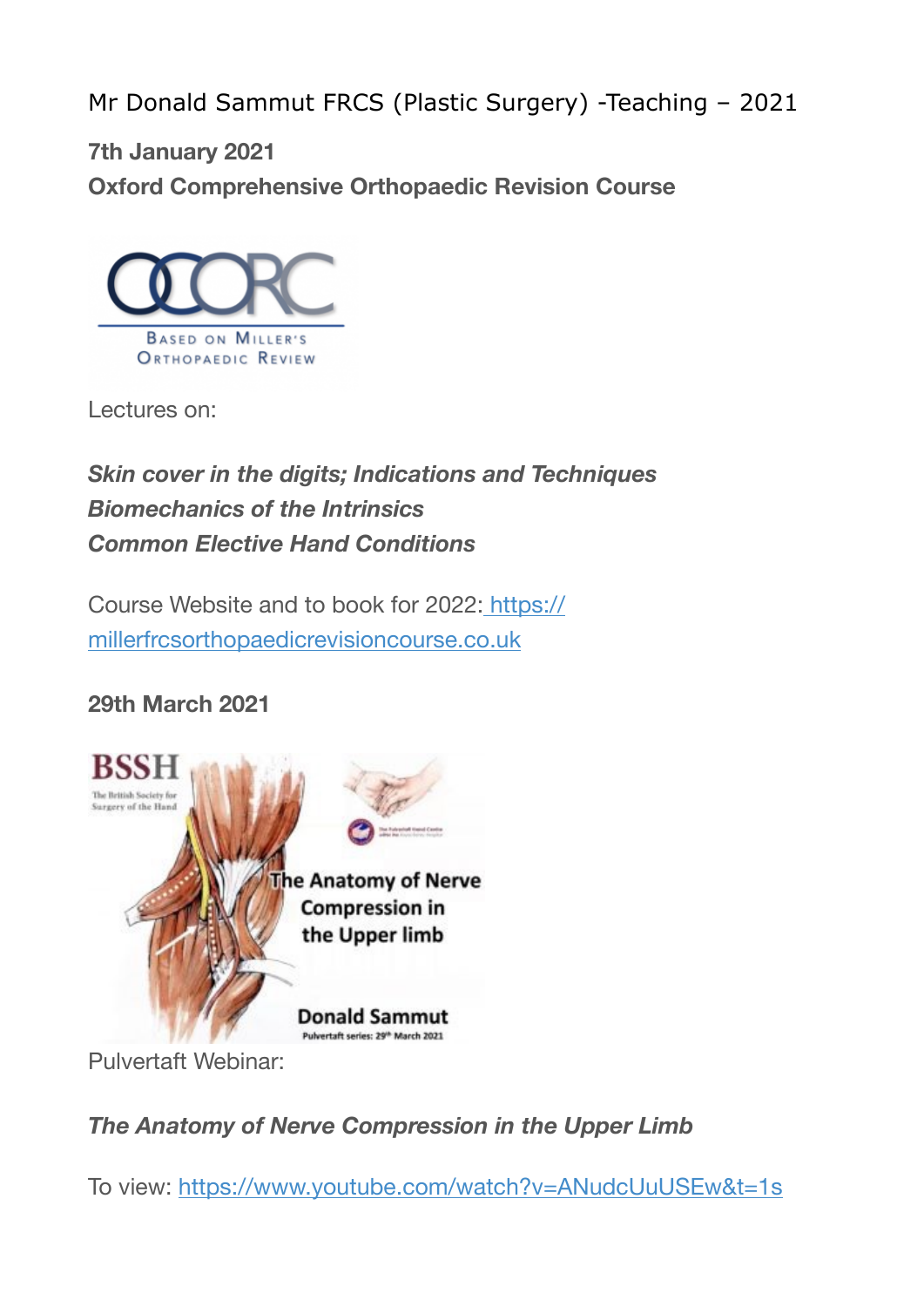#### 19th April 2021



#### **ManoMania2021** *19 Aprile, 3 Maggio e 10 Maggio 2021*

*Unità Operativa Complessa di Ortopedia e Traumatologia ASST Papa Giovanni XXIII – Trauma Center della Regione Lombardia* in collaborazione con: *ICLO Teaching and Research Center – Verona* Direttore: Dr. Federico Chiodini – AO Responsabile del corso: Dr. RobertoMaggi – SICM HPG23 – BERGAMO

Faculty:

Dr Enrico Carità – VERONA, ITALY – SICM

Dr David Espen – BOLZANO, ITALY – SICM – AO

Dr Jane Messina – MILANO, ITALY – SICM

Dr Roberto Maggi – BERGAMO, ITALY – SICM

Dr Donald Sammut – BATH e LONDRA, UK – BSSH Argomenti:

- Mano reumatica
- Artroplastica del Polso e della Mano
- Artrodesi come del Polso e della Mano
- I lembi di copertura nelle lesioni delle dita della mano Corso bilingual Italiano/ Inglese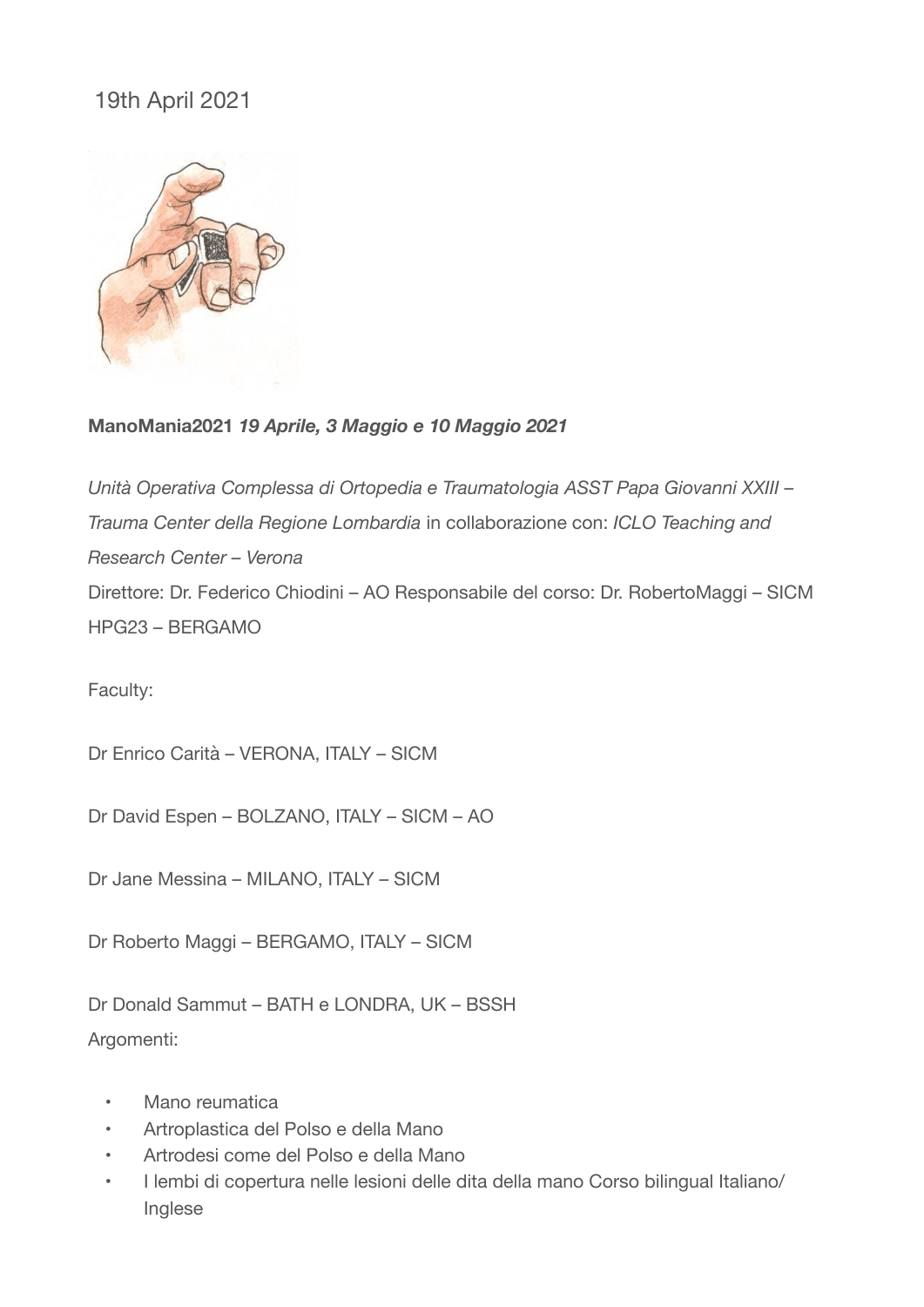#### **4th/5th June 2021**



**ICHS January 2020 Series 8 Course 3** – Tendon Injury, Rehabilitation and The Adult Absent Hand

Virtual conference

5th June; Lectures on: *Anatomy and biomechanics of the Extensor System Intrinsics – Examination and Understanding*

#### **21st June 2021**



Visiting Professor Lecture

Imperial College Visiting Professorship Series in Plastic Surgery *'The Anatomy and Biomechanics of the Extensors and Intrinsic muscles'*

[ImperialPlasticSurgery.com](https://www.imperialplasticsurgery.com/)

Coordinator: Vimal J Gokani: vimal.gokani@gmail.com <https://www.dropbox.com/s/atmvn4hu3t11ez3/Sammut.mov?dl=0>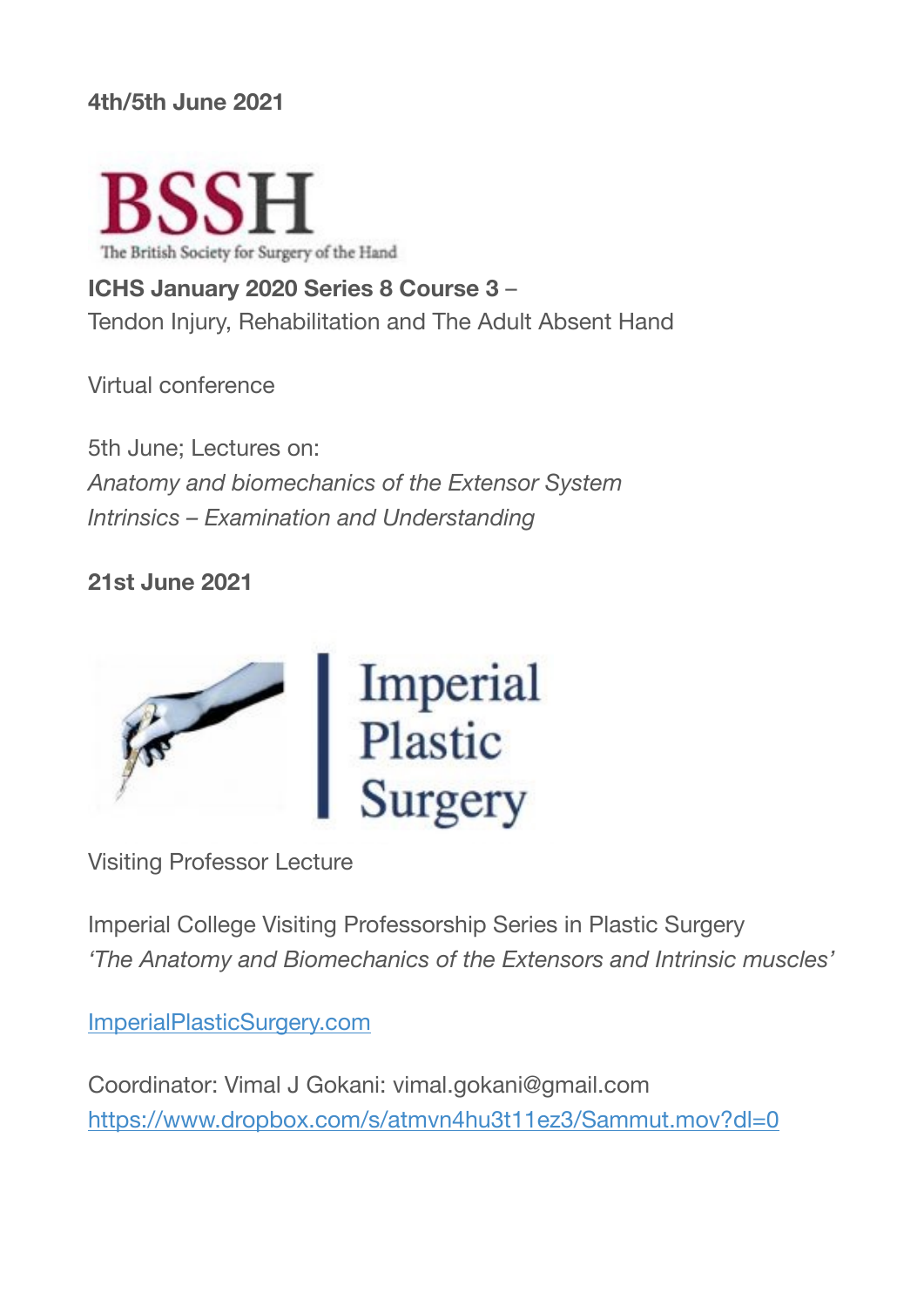#### **29th June 2021**



West Midlands Training Centre

One Day preparatory course for the FRCS Plast and Orth Lecture on *'Common Hand Conditions'* plus Cadaveric demonstrations of surgical anatomy and technique.

Organisers: David Izadi and Matt Venus. Registration: [https://www.mededcoventry.com/coursebooking/?](https://www.mededcoventry.com/coursebooking/?cid=1361) [cid=1361](https://www.mededcoventry.com/coursebooking/?cid=1361)

#### **10th September 2021**



**Douglas Lamb Lecture**

*'The Language of the Hand'*

During Autumn meeting of the BSSH; 8th to 10th September University of Oxford Examination Schools 75-81 The High Street, Oxford, OX1 4BG